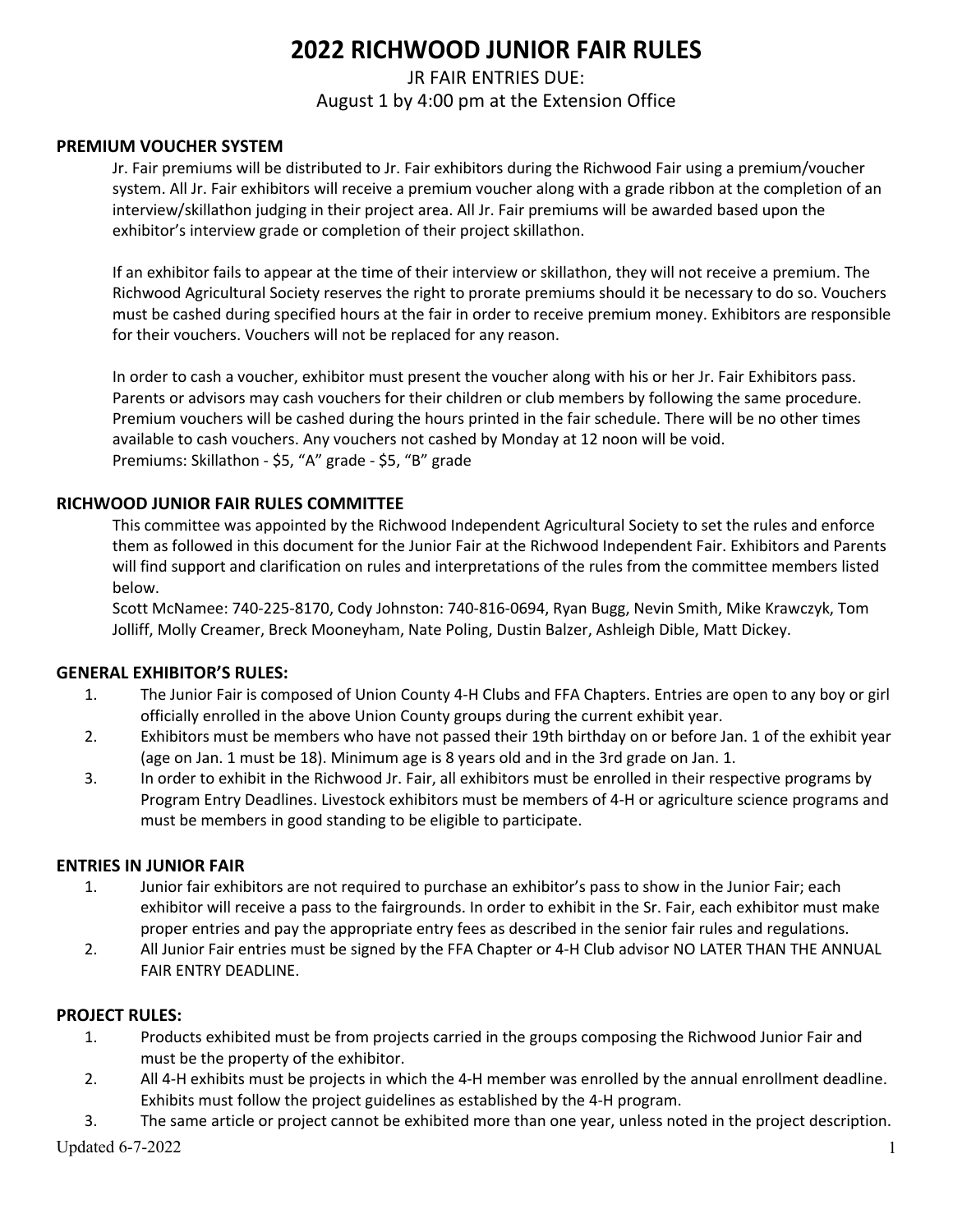- 4. Exhibits shown in one class cannot be shown in any other class in the Junior Fair.
- 5. Exhibitor must keep exhibit presentable to the public during the entire fair.
- 6. Unworthy entries may be disqualified by the judge.
- 7. Every precaution will be taken to protect exhibits from loss or injury; however, the agricultural Society will not be responsible should such occur.
- 8. An exhibitor has the right to withdraw his or her exhibit from show at any time.
- 9. Special interest projects grading system will be "A", "B", or "I" (incomplete). Projects receiving an incomplete grade will not be awarded a premium.
- 10. In order to be eligible to participate in the non-livestock auction, a project must have received an "A" grade.
- 11. All projects must be complete as specified in their respective departments to be eligible to show.

# **LIVESTOCK GENERAL RULES**

- 1. In order to exhibit market animals in the Richwood Independent Fair, all youth must have completed an approved Quality Assurance program. All QA training must have been completed by July 1 for members to be eligible for fair participation.
- 2. Exhibitors participating in the Richwood Independent Fair should be aware that the Richwood Independent Fair is governed by the Ohio Livestock Show Reform Act and its companion administrative rules regulate exhibitor's actions when raising and exhibiting livestock. If an exhibitor fails to follow these laws, he/she and his/her family may be held responsible. Ignorance of the law is no defense. These laws include, but are not limited to: Ohio Revised Code Sections 901.70, 901.71, 901.72, 901.73, 901.74, 901.75, 901.76, 901.99 and 2925.94. These rules will be made available to any livestock exhibitor or adult advisor upon request. Copies are available in the Secretary's Office. Ohio's livestock tampering exhibition rules will be made available to a livestock exhibitor or an adult advisor upon request.
- 3. No livestock project (either same or different animal) that has been weighed in (crossed the scales) at the Union County Fair is eligible to be entered in the Richwood Junior Fair. Exception: Jr. fair horse projects, beef breeding, and sheep breeding livestock.
- 4. All livestock exhibits will arrive on the fairgrounds between 9 a.m. and 10 p.m. Tuesday.
- 5. Exhibits will be released on Monday at 3 p.m.
- 6. All health regulations pertaining to Senior Fair livestock shall also apply to all Junior Fair livestock exhibits. Please read all open class rules and regulations.
- 7. All hogs, sheep, goats, dairy feeders, breeding rabbits, and exhibition poultry must be secured, on feed, and in the ownership of the exhibitor on or before June 1 of exhibit year. Steers must be in ownership on or before Jan. 1 of the exhibit year. Market rabbits and market poultry must meet their specific specie deadlines for ownership.
- 8. To be eligible for exhibit in the Jr. Fair, all market animals must have been tagged, submitted tag-in forms, or tattooed on dates specified by the Richwood fair Board.
- 9. Only first and second place animals in respective classes are eligible to show for Champion and Reserve Champion unless the official judge for the show desires to have one or more third place animals in the competition for these positions.
- 10. Individual market animals must have a weight which falls within the weight limits specified in the Junior Fair Sale rules in order to be eligible to show for Champion and/or Reserve Champion positions. Animals not within the weight limits will be shown in separate classes.
- 11. Livestock exhibits shown in one class cannot be shown in any other class in the Junior Fair except in the case of Grand/Reserve Champion, Showmanship, or where designated in class rules.
- 12. If five or more animals of any one breed not listed in the premium list are shown as Junior Fair projects, a class will be established.
- 13. Each exhibitor will furnish their own feed and care for their own animals or make arrangements for same at the fair.
- 14. All livestock pens or stalls are required to be cleaned at the conclusion of the fair. Any pens not cleaned will be assessed a \$30 fine deducted from the exhibitors sale check.
- 15. All aisles and passageways through the barns will be kept clear, free of any show boxes, feed, etc. Sheep and hog exhibitors are to store their equipment and feed on gates across the top of their pens or in personal vehicles.

Updated 6-7-2022 2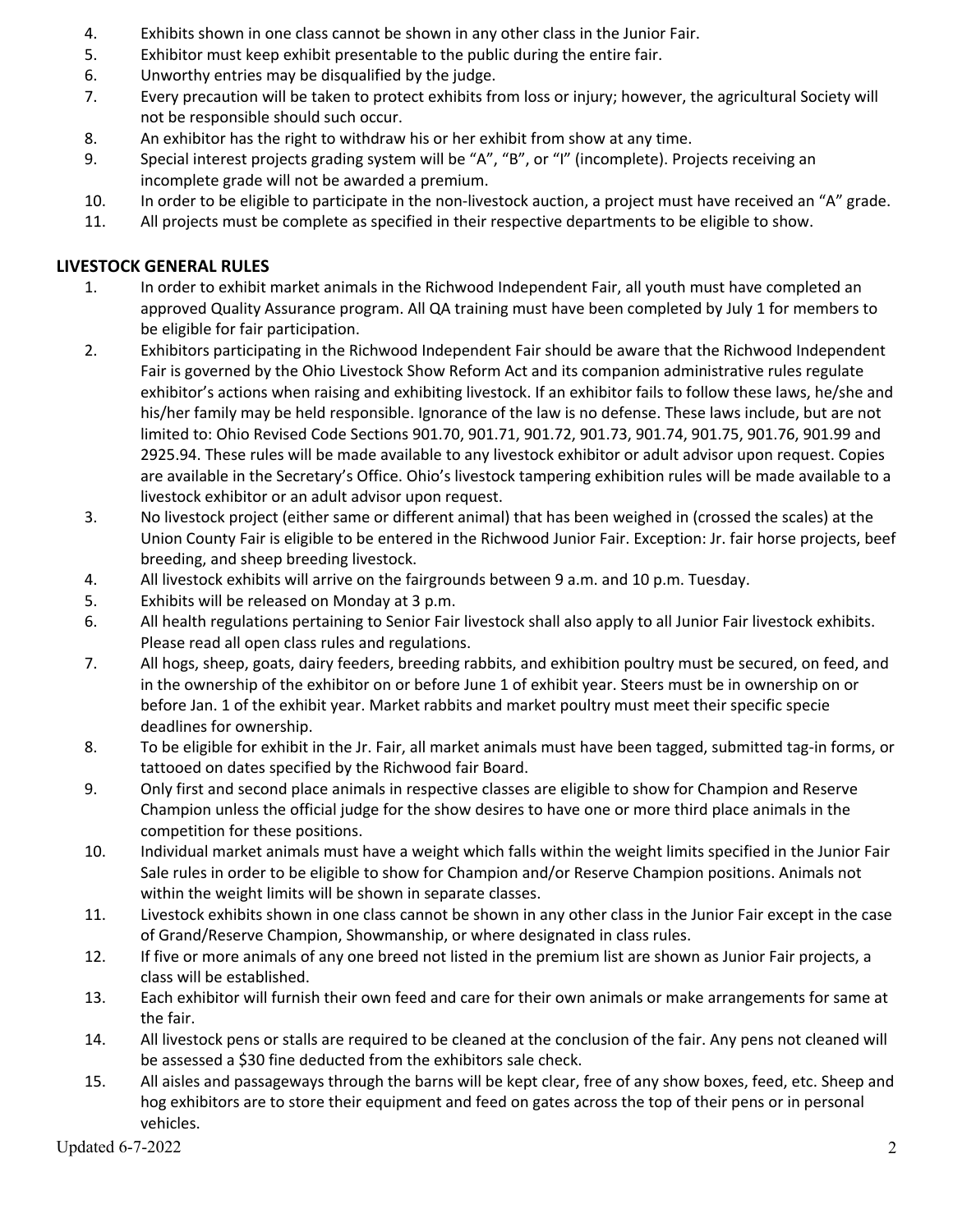- 16. Exhibitors must be present at the time of the show to show their own projects. If an exhibitor is not present at the time designated for judging, the project will not be judged and no premium will be awarded. If an exhibitor does not show their project, the project will not be eligible to sell in the auction.
- 17. Exhibitors must show their own projects for premium awards except in the case of two entries in the same class. If needed in this case, another Richwood Jr. Fair exhibitor may show the second entry upon approval of the Richwood Fairboard Director in charge.
- 18. Exhibitors unable to control their livestock will be barred from the show ring.
- 19. Placing ribbons will be given for first through fifth places (per class). Placing to be determined by the official judge.
- 20. No animals are permitted on the fairgrounds unless entered in the Junior Fair.
- 21. Animals must stay in the pens assigned by the Junior Fair.
- 22. An exhibitor has the right to withdraw his or her exhibit from a show at any time.
- 23. On years that end in an even number Market Gilts, Ewes and Does will be shown before the Wethers and Barrows in Market Classes and Champion Drive Classes. On years that end with an odd number Market Barrows and Market Wethers before the Gilts, Ewes & Does in Market Classes and Champion Drive Classes. All champions and reserve champions will be selected at the end of each show.
- 24. The only way any of the rules listed above can be overruled is with a Junior Fair Committee Appeal. Information regarding this process is listed below.
- 25. A top 5 of each species will be selected if 20 of each sex of species are entered upon entry date.
- 26. No straw allowed for bedding except for breeding animals. Exhibitors must use a pen divider if straw is used next to a market animals pen.

### **JUNIOR FAIR RULES ENFORCEMENT & APPEALS**

- 1. Any exhibitor wanting to appeal a rule violation or ineligibility may do so by completing an appeal form. All appeals will be voted on by the Junior Fair Committee. The appeal form is available at the Richwood Fair website.
- 2. The Richwood Junior Fair Committee will decide on any matters where a rule has been broken by an exhibitor or a parent/guardian of an exhibitor.
- 3. The committee will have the power to hand down penalties for rule violations that can range from a verbal warning to the banning of a family from the fair for current and future fairs.
- 4. All Richwood Junior Fair Committee decisions will be final.

### **CONSIDERATION OF CONCERNS**

- 1. Any exhibitor wishing to have a matter reviewed must first deposit \$250 with the Senior Fair Board. In the event the issue is not sustained, the deposit will be forfeited to the Jr. Fair.
- 2. All concerns must be presented in writing and signed by the exhibitor(s) initiating the concern.
- 3. Concern must be presented within 24 hours of the action being protested. In no case will the fair board hear or act upon concerns presented after 9 a.m. the day of the Jr. Fair Sale.
- 4. All concerns must be presented (in writing) to the Senior Fair Board President. Concerns will be heard and decided by the Senior Fair Board or a committee appointed by the Board President. The president may ask anyone to serve on the committee. Extension Educators and FFA Advisors/ instructors can serve as ex-officio members of the committee at the President's discretion.
- 5. The decision of the board or committee will be final and cannot be appealed.

### **LIVESTOCK PREMIER EXHIBITOR**

Each market animal exhibitor in each species will be eligible and automatically entered into the premier exhibitor contest. Points will be awarded to determine a winner for each species. Point break down will be as follows: 40% Skill-A-Thon, 40% Showmanship and 20% Market Class placing's. Premier exhibitor will sell following Champion and Reserve Champion of that species. Exhibitors receiving an "Outstanding" on Skill-A-Thon will receive one extra point (+1). Animals not within species weight ranges will not be given any points for participating in market classes.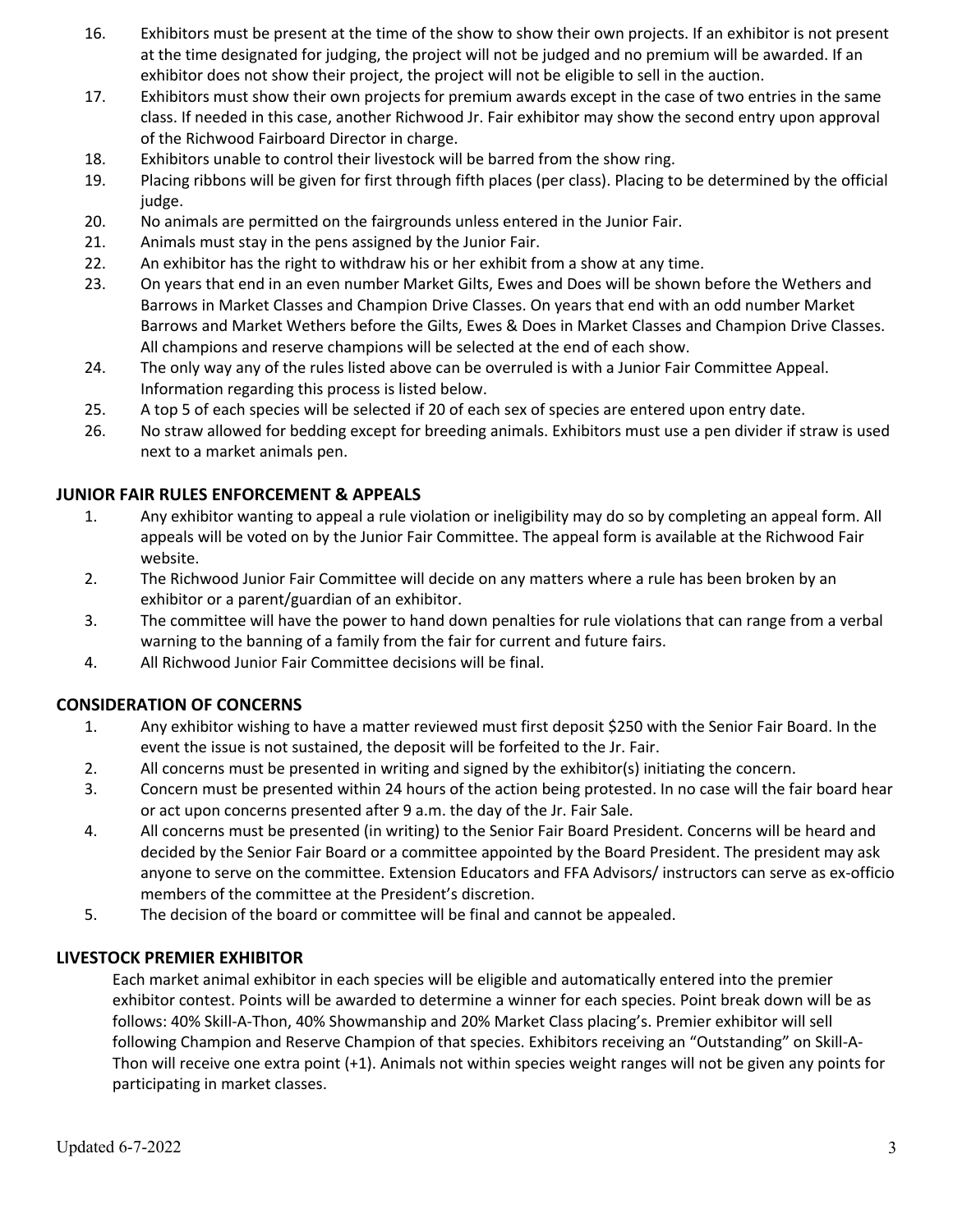## **LIVESTOCK SHOWMANSHIP CLASSES**

All livestock exhibitors will be automatically entered in showmanship classes for their species based on information provided on their signed fair entry cards. Showmanship class lists will be posted at the fair. Any exhibitor not wanting to participate in showmanship may cross their name off the showmanship class list by the posted deadline during the fair. Showmanship classes will be divided into age categories. Age will be determined as of Jan. 1 of the current year. The number of showmanship classes will be determined by number of exhibitors entered on the day of the show. There will be a minimum of two classes.

- 1. Contestants must show in their own age division. Placing in showmanship contests in previous years will have no bearing upon the contestant's category for the current year.
- 2. Contestants must show their own livestock. Livestock must be the same livestock entered and shown in Jr. Fair Livestock classes.
- 3. Any animal entered in a showmanship class must compete in its respective market or breeding class as well.
- 4. Contestants must dress appropriately for the showmanship contest by following the dress code for show and sale.
- 5. Each Showman of Showman for each specie will be eligible for overall Showman of Showman competition on Sunday afternoon.

## **DRESS CODE**

No hats. Sleeved shirts must be button down or polo type with only top button unbuttoned. No tank tops or sleeveless shirts! Shirts must be tucked in all around. No open toed shoes. Long pants, no holes, no leg showing. No insignias/logos on shirts, other than 4-H or FFA logos. These rules pertain to weigh in pictures, shows, showmanship, and sale. The barn superintendent will make the decision. If an exhibitor does not follow dress code for the weigh in photo taken for their project they must provide the Junior Fair with an acceptable photo in dress code and project in order to sell their project in the sale.

## **SKILLATHON RULES**

- 1. Skillathons will be conducted in the following areas: beef, sheep, swine, poultry, rabbits, goats and horses
- 2. Exhibitors must complete the skillathon in their department in order to receive premium(s) for project(s) exhibited in that department. Exhibitors are eligible to receive one premium per project (not per animal) in which they were enrolled by the 4H Enrollment date.
- 3. All exhibitors must complete the skillathon at the time scheduled in the fair paper. No alternative times are possible. Any exhibitor arriving more than one half hour late to the start of a skillathon may not be permitted to participate.
- 4. The procedures for each skillathon will be announced to all participants at the orientation immediately prior to each skillathon. Any exhibitor who violates the procedures described can be removed from participation. The Junior Fair committee will make all decisions regarding procedures.
- 5. Awards for each skillathon department will be announced annually. Generally, outstanding awards will be given to exhibitors who score above a predetermined level of achievement. Placing awards may also be given in some departments.
- 6. Most skillathon awards will be presented at the Skillathon Awards Program at the end of the fair. Some departments may set other times for award presentations
- 7. Exhibitors may receive their own score sheet back at the close of fair week. Exhibitors are responsible for picking up their own score sheet at the time announced during their skillathon orientation.
- 8. Study guides are available for each skillathon to help exhibitors prepare for their participation in these events. It is the exhibitor's responsibility to obtain a Study Guide and Project Record Book to prepare for participation in a skillathon. Study guides and record books are available on the OSU Extension Union County website. Union.osu.edu

### **JUNIOR FAIR ROYALTY CONTEST**

The purpose of the Junior Fair Royalty Contest is to select two teens to represent the Richwood Independent Fair. Any Union County teen between the ages of 15-18 as of Jan. 1 of the current year is eligible as long as they are a current member of one of the organizations represented on the Junior Fair Board. Application deadline for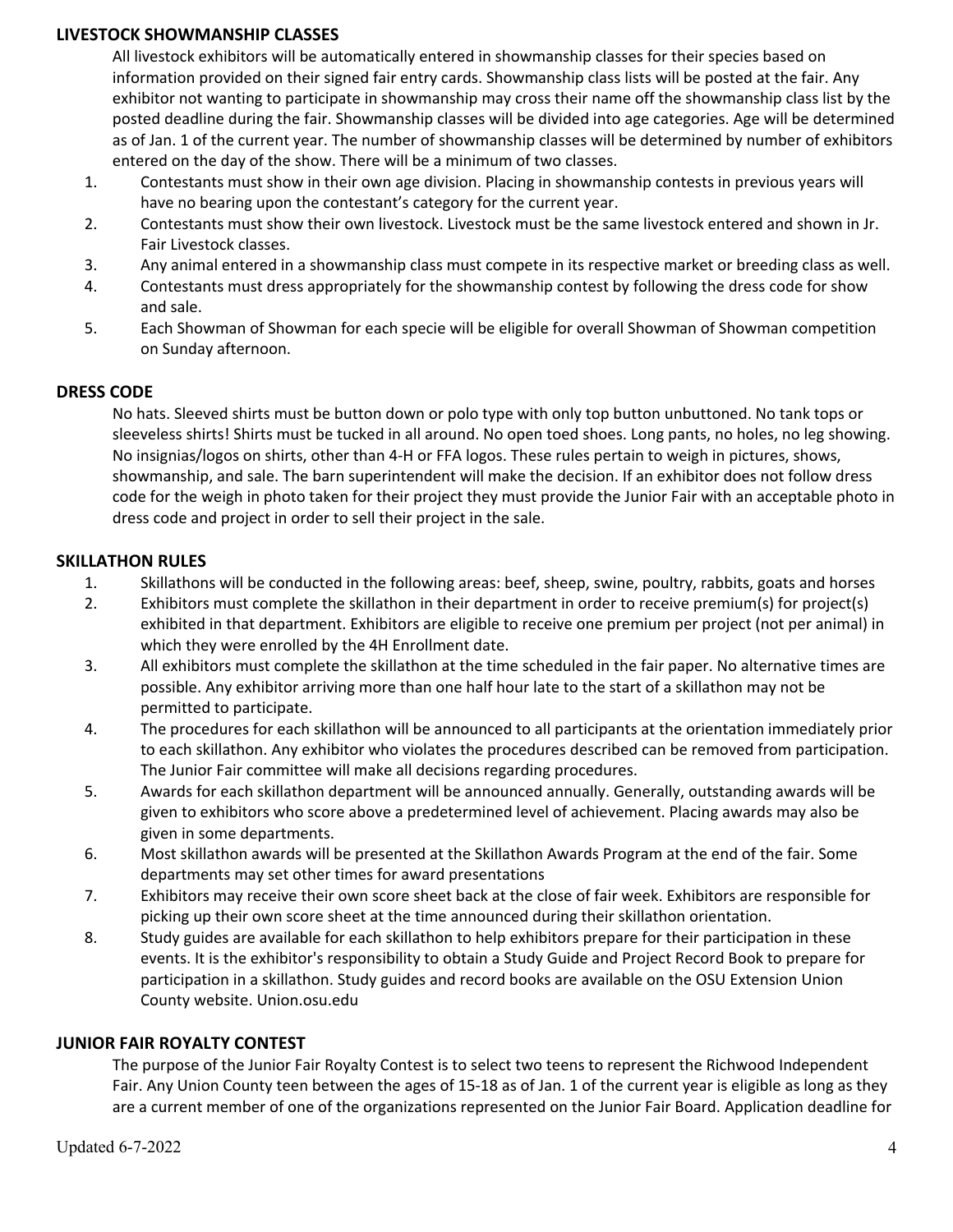contestants is the same as for Jr. Fair entries. Applications may be obtained at the Union County Extension Office or at Union.osu.edu.

Selection of the Fair Royalty will be based on the following:

- 60 percent rank decided by judges based on application and interviews.
- Scoring will be ranked as follows: 50 percent activities and leadership; 30 percent poise and personality; and 20 percent - personal appearance.
- 40 percent rank decided by Jr. Fair exhibitors based on voting, which will be held Tuesday and Wednesday of the fair.

The candidates with the highest combined ranking as described above will be named Richwood Independent Junior Fair Queen & King. If no king candidate applies, the runner up may be named Richwood Independent Junior Fair Princess.

# **SELECTION OF JUNIOR FAIR BOARD MEMBERS**

The Junior Fair Board members shall be selected annually by their respective organizations. Selections to the Board shall be based upon leadership, dependability, and achievements in junior fair activities. Selection shall be made from high school students. Members may serve for one year after graduation.

# **DEPARTMENT 1 SPECIAL INTEREST PROJECTS**

## PROJECT JUDGING: SUNDAY, AUGUST 28TH 1:00 PM, BOKESCREEK PAVILION

Entry cards are required in this department. See judging schedule e-mailed to members and advisors and posted at union.osu.edu. Grading system will be "A", "B", "I" (Incomplete). Projects receiving an incomplete grade will not be awarded a premium. Projects must have received an "A" grade at judging in order to be eligible to participate in the Special Interest Project Auction on Saturday. Outstanding Ribbons will be awarded in each project area as determined by the judge. Awards will be presented Saturday. All projects in this department must be left on display in the junior fair building from the time of judging until Monday evening at 3p.m. Submit one entry card per project below to be entered:

| <b>Class</b><br><b>Number</b> | <b>Class Numbers</b>        | 355 | Tracking Your Health and<br>Fitness |
|-------------------------------|-----------------------------|-----|-------------------------------------|
| 91                            | Discovering 4-H             | 357 | Alcohol & Drug Abuse                |
| 92                            | 4H Around the Globe         | 358 | Truth About Tobacco                 |
| 135 C                         | <b>Companion Goat</b>       | 359 | Your Thoughts Matter                |
| 173                           | <b>Horseless Horse</b>      | 365 | Self Determined Project             |
| 200                           | All About Dogs              |     | Mentoring: Leadership in            |
| 201D                          | You and Your Dog            | 370 | Action                              |
| 215                           | Cavy                        | 371 | Club Leadership                     |
| 216                           | Cats I, Purrrrfect Pals     | 372 | Diversity                           |
| 217                           | Cats II Climbing Up         | 373 | My Hands to Larger Service          |
|                               |                             | 374 | Teens on Board                      |
| 218                           | Cats III, Leaping Forward   | 375 | Leadership Road Trip                |
| 220                           | <b>Pocket Pets</b>          | 376 | Pantry Panic                        |
| 227                           | Pet Rabbit                  |     | Public Speaking: Finding Your       |
| 244                           | Vet Science I               | 377 | Voice                               |
| 245                           | Vet Science II              | 378 | Leadership Master                   |
| 246                           | Vet Science III             | 382 | Am I Ready For Work                 |
| 300                           | You are the Athlete         | 383 | Club Leadership 2                   |
| 351                           | <b>Staying Healthy</b>      |     | Here, There, Ag Careers are         |
| 352                           | <b>Keeping Fit</b>          | 387 | Everywhere                          |
| 353                           | First Aid in Action         | 405 | The Laundry Project                 |
| 354                           | Medicine Science and Safety | 432 | Sewing Master (Non-clothing)        |

Updated 6-7-2022  $\qquad \qquad$  5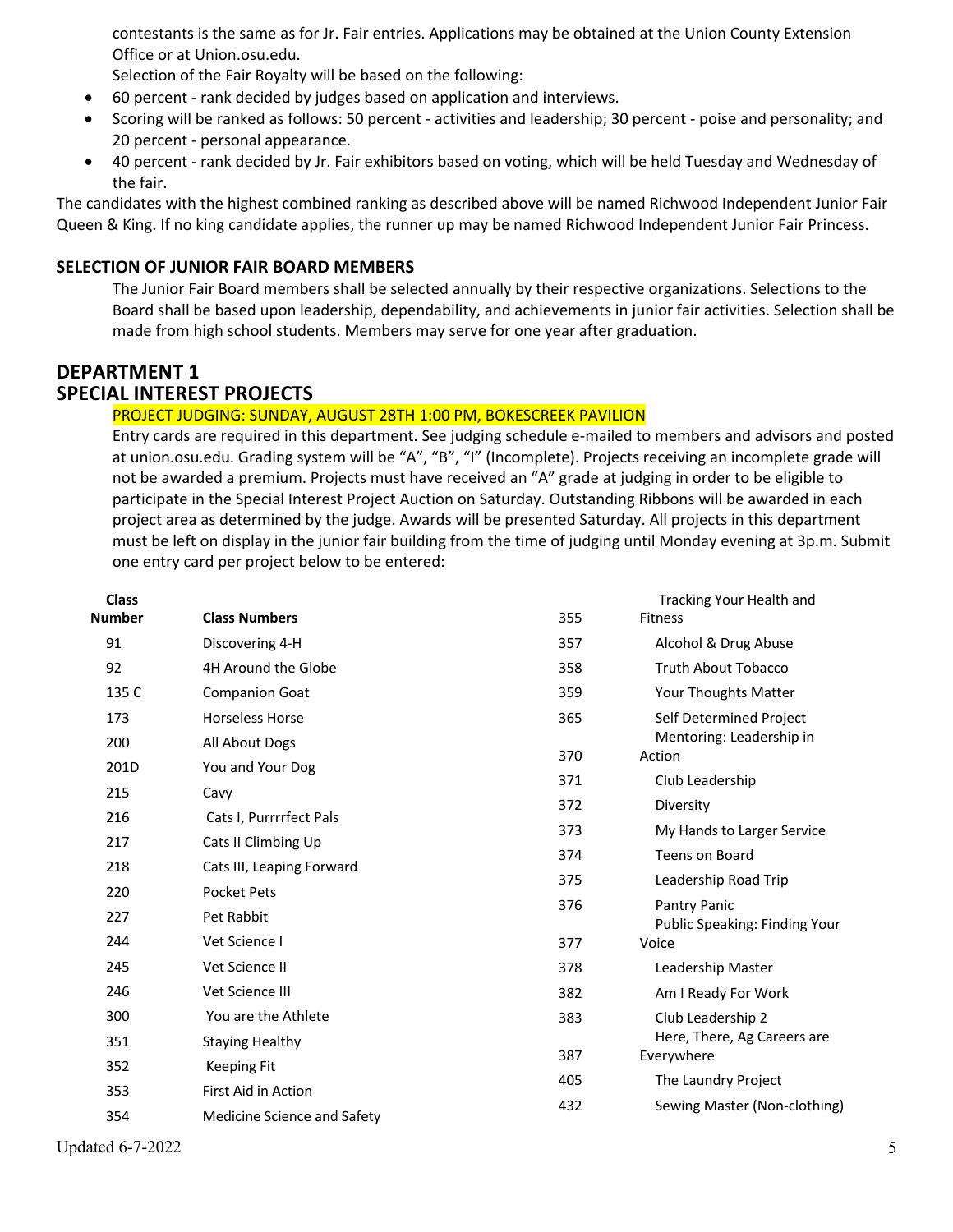| 434  | Superhero You                                      | 556  | Measuring Up-Level 1            |
|------|----------------------------------------------------|------|---------------------------------|
| 442  | Family History Treasure Hunt                       | 557  | Making the Cut-Level 2          |
| 445  | <b>Becoming Money Wise</b>                         | 558  | Nailing It Together - Level 3   |
|      | Teens On the Road to                               | 559  | Finishing it Up                 |
| 448  | <b>Financial Success</b>                           | 560M | <b>Woodworking Master</b>       |
| 490  | Science Fun with Dairy Foods                       | 573  | Arcs & Sparks                   |
| 491  | It's My Home                                       | 584  | Photography Basics, Book 1      |
| 492  | <b>Cake Decorating</b><br>Science Fun with Kitchen | 585  | Next Level Photography          |
| 493  | Chemistry                                          | 586  | Mastering Photography           |
| 494  | Makeover My Space                                  | 588  | The Writer in You               |
|      | Your First Home Away From                          | 589  | Photography Master              |
| 495  | Home                                               | 592  | Get Started in Art              |
| 496  | Collectibles                                       | 593  | Seeing Through Graphic Design   |
| 497  | Scrapbooking                                       | 611  | Let's Explore the Outdoors      |
| 498  | Quilting the Best Better                           | 612  | Geology - Can You Dig It?       |
| 499  | You Can Quilt                                      | 613  | <b>Exploring Polar Science</b>  |
| 500  | Science Fun with Physics                           | 617  | <b>Exploring Ponds</b>          |
| 501  | Rockets Away                                       | 620  | Why Trees Matter                |
| 502  | Fun with Flight                                    | 621  | Ohio Birds                      |
| 503  | Rockets: Estes                                     | 622  | Trapping Muskrats in Ohio       |
| 503M | Solid Fuel Rocketry Master                         |      | Outdoor Adventurer: Beginning   |
| 507  | Robotics 1 with EV3                                | 623  | Fishing<br>Outdoor Adventure:   |
| 508  | Robotics 2: EV3N More                              | 624  | Intermediate Fishing            |
| 512  | <b>Robotics Master</b>                             | 630  | Safe Use of Guns                |
| 517  | <b>Bicycling for Fun</b>                           | 631  | <b>Basic Archery</b>            |
| 518  | Wheels in Motion                                   | 641  | Beekeeping                      |
| 527  | Magic of Electricity                               | 644  | <b>Insect Adventures</b>        |
| 528  | <b>Investigating Electricity</b>                   | 645  | <b>Insect Adventures II</b>     |
| 529  | Wired for Power                                    | 646  | <b>Insect Adventures III</b>    |
| 530  | <b>Entering Electronics</b>                        | 670  | Canning and Freezing            |
| 531  | Science Fun with Electricity                       | 671  | How Does Your Garden Grow       |
| 540  | Not Just Knots                                     | 673  | Edible Landscapes               |
| 541  | Crank it Up                                        | 691  | Grow Your Own Vegetables        |
| 542  | Warm it Up                                         | 692  | Growing with the Seasons        |
| 543  | Tune it Up                                         | 750  | <b>Shooting Sports Projects</b> |
| 550  | Young Engineers in Solar<br>Energy                 | 758  | Western Heritage Project        |
| 551  | Tractor A: Starting Up                             | 762  | <b>Horse Nutrition</b>          |
| 552  | <b>Tractor B: Tractor Operations</b>               |      |                                 |
| 553  | Tractor C: Moving Out                              |      |                                 |
| 554  | <b>Tractor D: Learning More</b>                    |      |                                 |
| 555  | All Terrain Vehicle Safety                         |      |                                 |
|      |                                                    |      |                                 |

Updated 6 - 7 -2022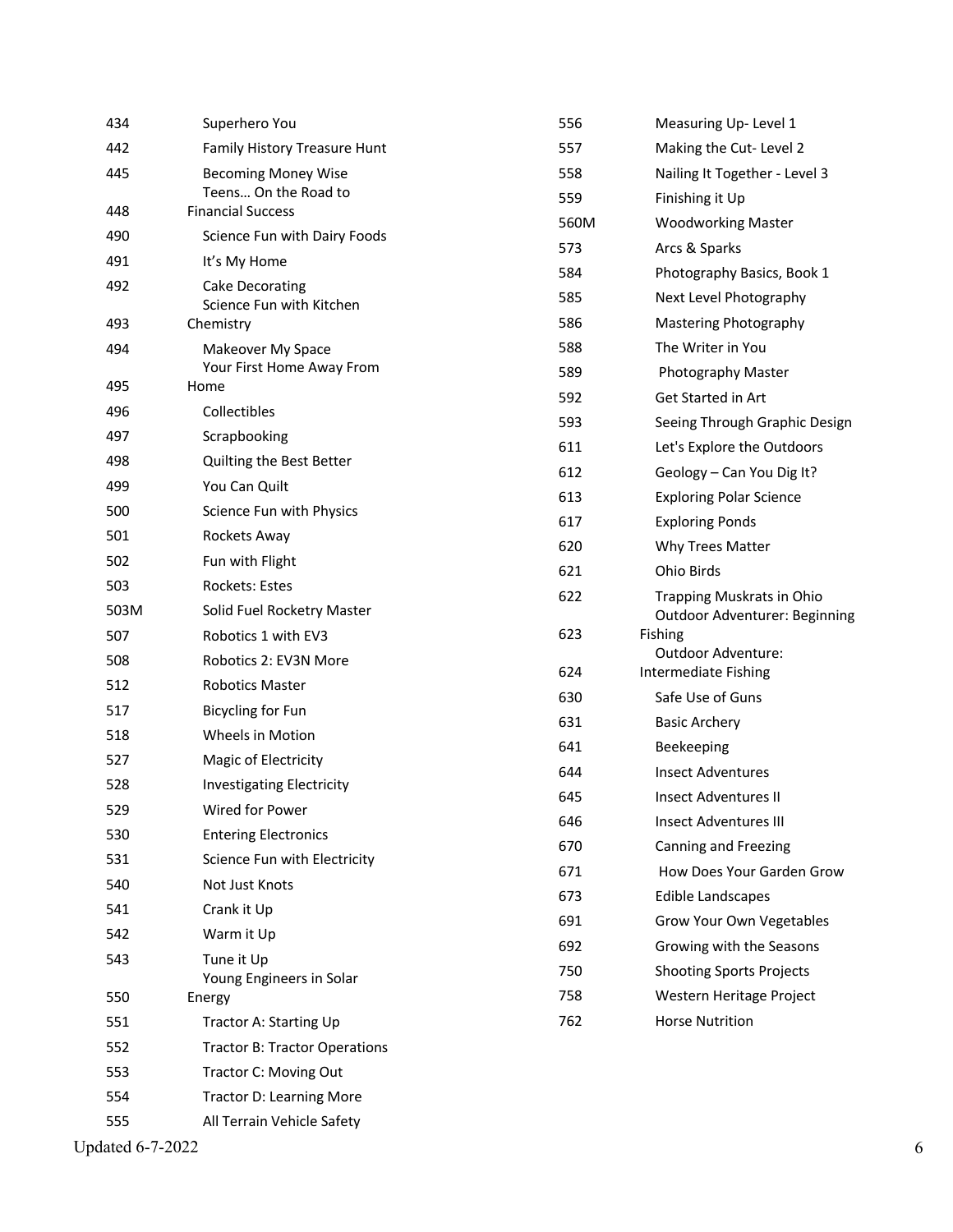## **FIELD CROPS AND FFA PROJECTS**

All products to be grown and harvested or articles made during the exhibit year and be part of exhibitor's project work. Exhibitors limited to one entry per class in a maximum of four classes. All field crops are to be identified by variety. Corn and soybean exhibits should have planting date and fertilizer treatments identified in addition to variety. Additional information will also be requested. Cards are to be completed, presented at the time of judging, and displayed with the crop after judging.

| <b>Class Number</b> | <b>Class Description</b>                                                                                          |
|---------------------|-------------------------------------------------------------------------------------------------------------------|
| 860                 | Corn, exhibit consisting of 3 stalks with roots. Any variety of current year crop; roots tied<br>in a burlap bag. |
| 861                 | Wheat. Exhibit consisting of one gallon of current crop year.                                                     |
| 862                 | Oats, exhibit one gallon current year crop.                                                                       |
| 864                 | Soybeans, exhibit to consist of five plants with root systems, neatly tied.                                       |
| 865                 | Hay, exhibit a 5 lb. bundle or two slices from a hay bale, neatly tied.                                           |
| 869                 | Specialty Crop, exhibit one gallon (or equivalent) current crop year.                                             |
| 900                 | FFA Shop Project (Wood)                                                                                           |
| 950                 | <b>Metal Working Project</b>                                                                                      |

### **DEPARTMENT 2**

#### **FOOD & NUTRITION**

#### SUNDAY, AUGUST 28TH 1:00 PM

All food projects will be judged at the fair during Nutrition Judging. See the schedule e-mailed to members and advisors and posted at union.osu.edu for specific judging times. Exhibitors must compile a separate entry card for each class they wish to enter. See class list below. Exhibitors are eligible to receive a premium for each project they exhibit. Premium will be based on the exhibitor's interview judging grade. Grading system will be "A", "B", "I" (incomplete). Projects receiving an incomplete grade will not be awarded a premium. Projects must have received an "A" grade at judging in order to be eligible in the Special Interest Project Auction on Saturday.

(NOTE: In this department each class is also a separate project). Outstanding Awards will be given in each project area as determined by the judge.

| <b>Class Number</b> | <b>Class Title</b>               |
|---------------------|----------------------------------|
| 459                 | Let's Start Cooking              |
| 461                 | Let's Bake Quick Breads          |
| 462                 | Yeast Breads on the Rise         |
| 463                 | Sports Nutrition: Ready, Set, Go |
| 467                 | You're the Chef                  |
| 469                 | The Global Gourmet               |
| 472                 | Grill Master                     |
| 474                 | Beyond the Grill                 |
| 475                 | <b>Star Spangled Foods</b>       |
| 476                 | Kitchen Boss                     |
| 477                 | Party Planner                    |
| 481                 | Everyday Food & Fitness          |
| 484                 | Snack Attack                     |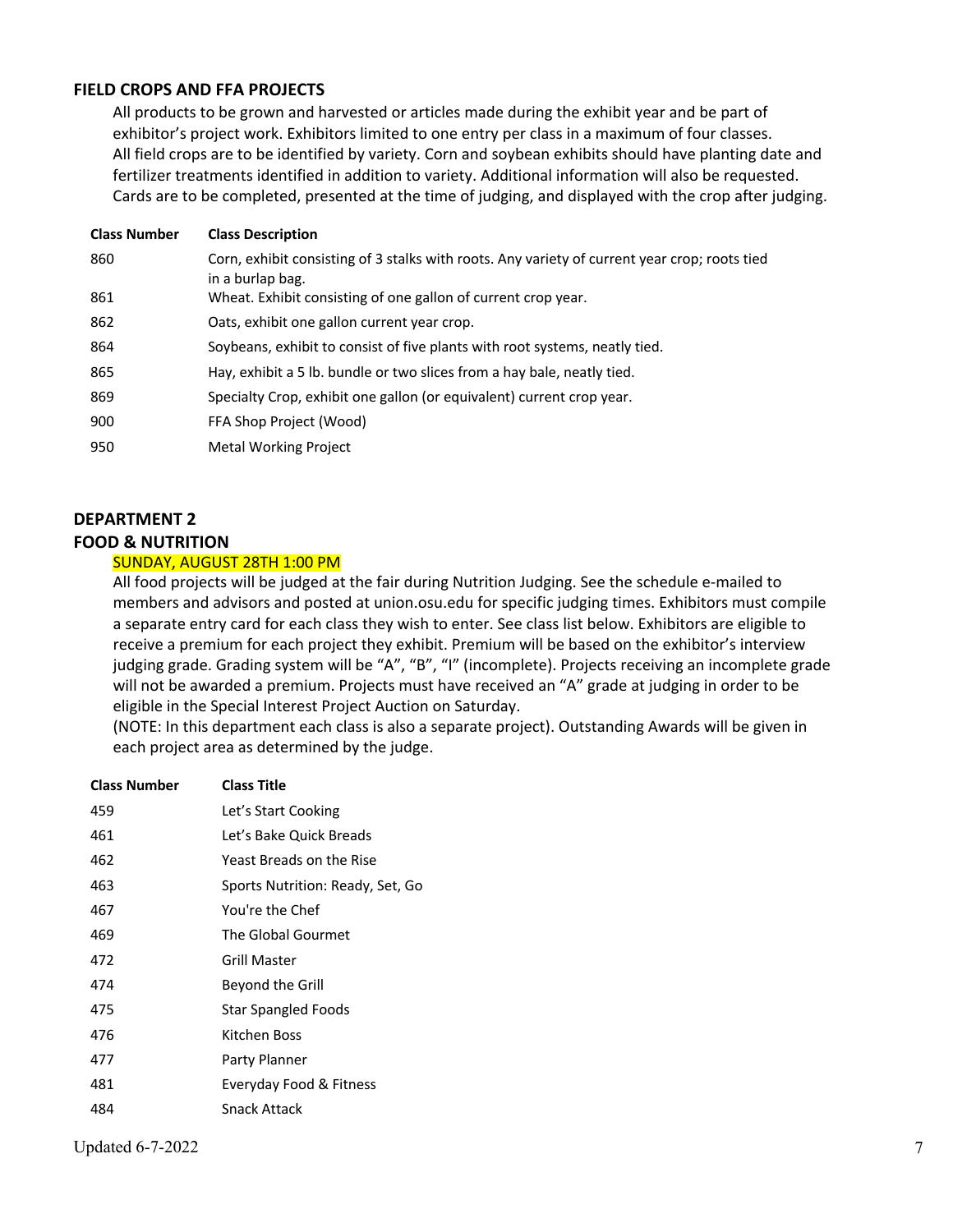| 485 | Racing the Clock to Awesome Meals |
|-----|-----------------------------------|
| 486 | Dashboard Dining                  |
| 487 | Take a Break for Breakfast        |

# **DEPARTMENT 3**

# **CLOTHING**

## JUDGING: SUNDAY, AUGUST 28TH 1:00 PM

1. Entry cards are needed for all clothing projects.

2. In order to collect any premiums from the fair for the classes listed below, all clothing must be put on display by 1:00 PM on Wednesday and remain on display until exhibits are released on Monday. 3. Clothing projects will be judged on Wednesday, September 2nd. Refer to schedules e-mailed to members and advisors and posted at union.osu.edu.

4. Grading system will be "A", "B", "I" (incomplete). Projects receiving an incomplete grade will not be awarded a premium. Exhibitors are eligible to receive a premium for each project they exhibit. 5. Projects must have received an "A" grade at judging in order to be eligible in the Special Interest

ProjectAuction on Saturday.

| <b>Class Number</b> | <b>Class Description</b>   |
|---------------------|----------------------------|
| 406                 | Clothes, H S & College     |
| 407                 | Accessories for Teens      |
| 408                 | <b>Creative Costumes</b>   |
| 409                 | Sew Fun                    |
| 410                 | Designed by Me             |
| 411                 | Em-bel-lish                |
| 412                 | Sewing for Others          |
| 413                 | Sundresses & Jumpers       |
| 415                 | Ready, Set Sew Active      |
| 417                 | Dress-Up Outfits           |
| 418                 | Lounge Wear                |
| 419                 | <b>Terrific Tops</b>       |
| 420                 | Outerwear for Anywhere     |
| 424                 | Clothing for Middle School |
| 425                 | Look Great for Less        |
| 426                 | Clothing for Your Career   |
| 430                 | Shopping Savy              |

# **DEPARTMENT 4 DAIRY**

SHOW TBD

| <b>Breeds</b>           | <b>Holstein</b> | <b>Brown Swiss</b> | <b>Guernsey</b> | Avrshire | <b>Jersey</b> |
|-------------------------|-----------------|--------------------|-----------------|----------|---------------|
| Jr Calf                 | 549             | 649                | 749             | 849      | 949           |
| Intermediate Calf       | 550             | 650                | 750             | 850      | 950           |
| <b>Updated 6-7-2022</b> |                 |                    |                 |          |               |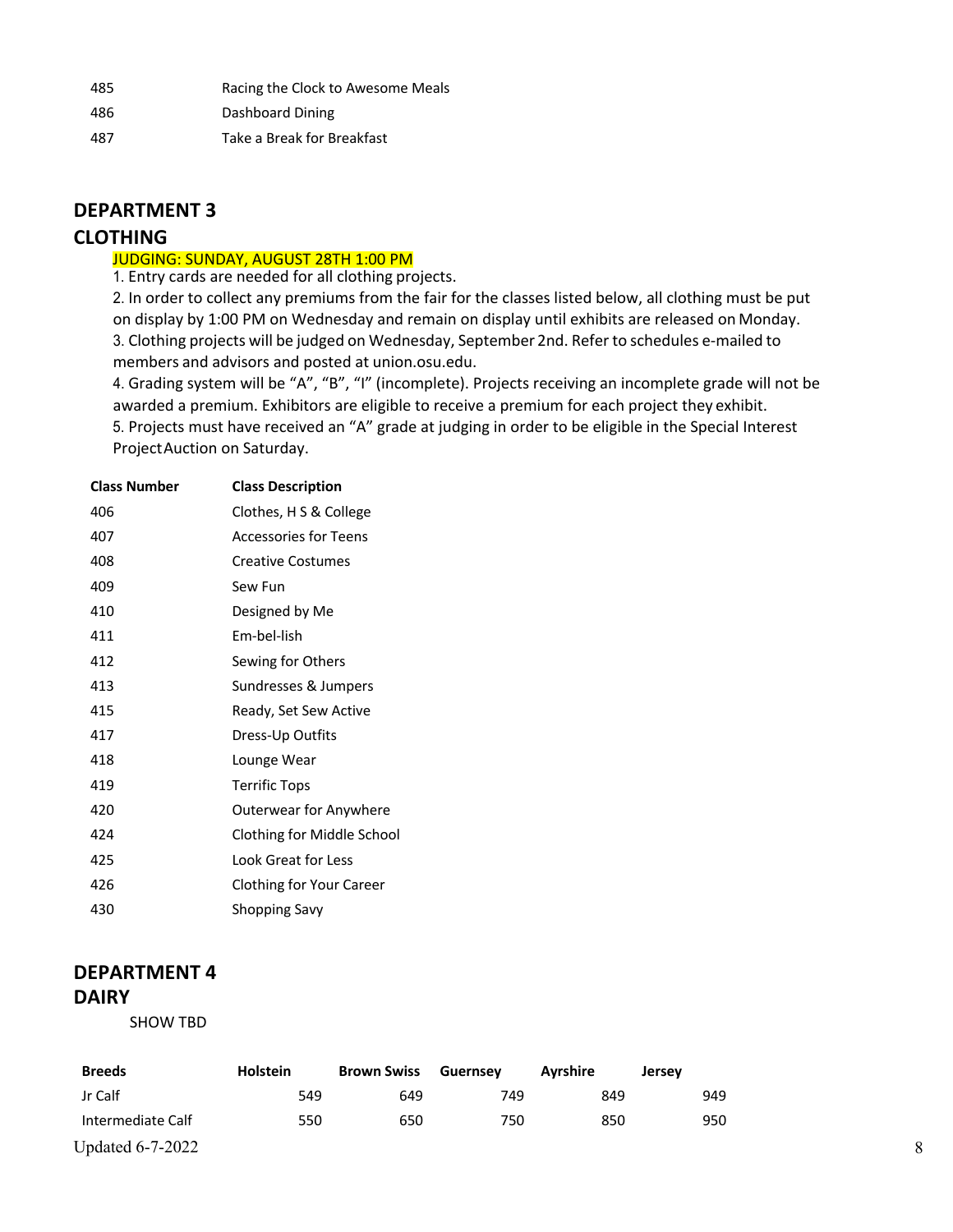| Sr Calf                | 551 | 651 | 751 | 851 | 951 |
|------------------------|-----|-----|-----|-----|-----|
| <b>Summer Yearling</b> | 552 | 652 | 752 | 852 | 952 |
| Jr Year Heifer         | 553 | 653 | 753 | 853 | 953 |
| <b>Winter Yearling</b> | 554 | 654 | 754 | 854 | 954 |
| Sr Year Heifer         | 555 | 655 | 755 | 855 | 955 |
| Dry Cow                | 556 | 656 | 756 | 856 | 956 |
| Heifer 2 & Under 3     | 557 | 657 | 757 | 857 | 957 |
| Cow, 3 & Under 4       | 558 | 658 | 758 | 858 | 958 |
| Cow, 4 & Under 5       | 559 | 659 | 759 | 859 | 959 |
| Cow, 5 and over        | 560 | 660 | 760 | 860 | 960 |

Junior Calf- Calved after January 1 of this year.

Intermediate Calf- Born after March 1 and at least 4 months old at time of the show. Senior Calf- Born year before September 1- November 30.

Summer Yearling- Born year before show June 1-August 31. Jr. Yr. Heifer- Born year before show March 1- May 31. Winter Yearling- Born year before show December 1- February 28.

Sr. Yr. Heifer- Born two years before show, September 1- November 30. Dry Cow

Cow, 3 & under 4

Cow, 4 & under 5 Cow, 5 & over

# **DEPARTMENT 5 BEEF FEEDERS & DAIRY BEEF FEEDERS**

#### Show Date - SATURDAY, SEPTEMBER 3rd 1:00 PM

Weight Ranges:

Beef Feeders: 899lbs and under

Dairy Beef Feeders 400lbs-700lbs

Barn Superintendents: Tom Jolliff & Ryan Bugg

Show Superintendents: Matt Dickey, Molly Creamer, Dustin Balzer

All Cattle Projects will compete for one Beef Showman of Showman Award

TAG: IN: Steers must have been tagged in at the County Tag-In in January. Dairy Feeders must be tagged at the Richwood Fair tag in June. Beef Feeders must be self-tagged in by August 1. Tag in form available at RichwoodFair.com

All steers must be dehorned. All dairy feeders must have been castrated by June 1.

1. There will be no limit on the number of entries per class in beef breeding classes.

2. Beef breeding animals will be shown by age (all breeds in the same class) unless there are five or more animals of the same breed.

#### **BEEF BREEDING:**

|                        | <b>Charolais</b> | <b>Simmental</b> | <b>Angus</b> | <b>Hereford</b>                        |
|------------------------|------------------|------------------|--------------|----------------------------------------|
| Jr. Calf               | 301              | 308              | 315          | 322                                    |
| Sr. Calf               | 302              | 309              | 316          | 323                                    |
| Summer Yearling        | 303              | 310              | 317          | 324                                    |
| Jr. Yearling           | 304              | 311              | 318          | 325                                    |
| Sr. Yearling           | 305              | 312              | 319          | 326                                    |
| Cow                    | 306              | 313              | 320          | 327                                    |
|                        | <b>Crossbred</b> |                  |              | <b>Other Exotics Recognized Breeds</b> |
| Jr. Calf               | 329              |                  | 336          |                                        |
| Sr. Calf               | 330              |                  | 337          |                                        |
| <b>Summer Yearling</b> | 331              |                  | 338          |                                        |
| Jr. Yearling           | 332              |                  | 339          |                                        |
| Sr. Yearling           | 333              |                  | 340          |                                        |
| Cow                    | 334              |                  | 341          |                                        |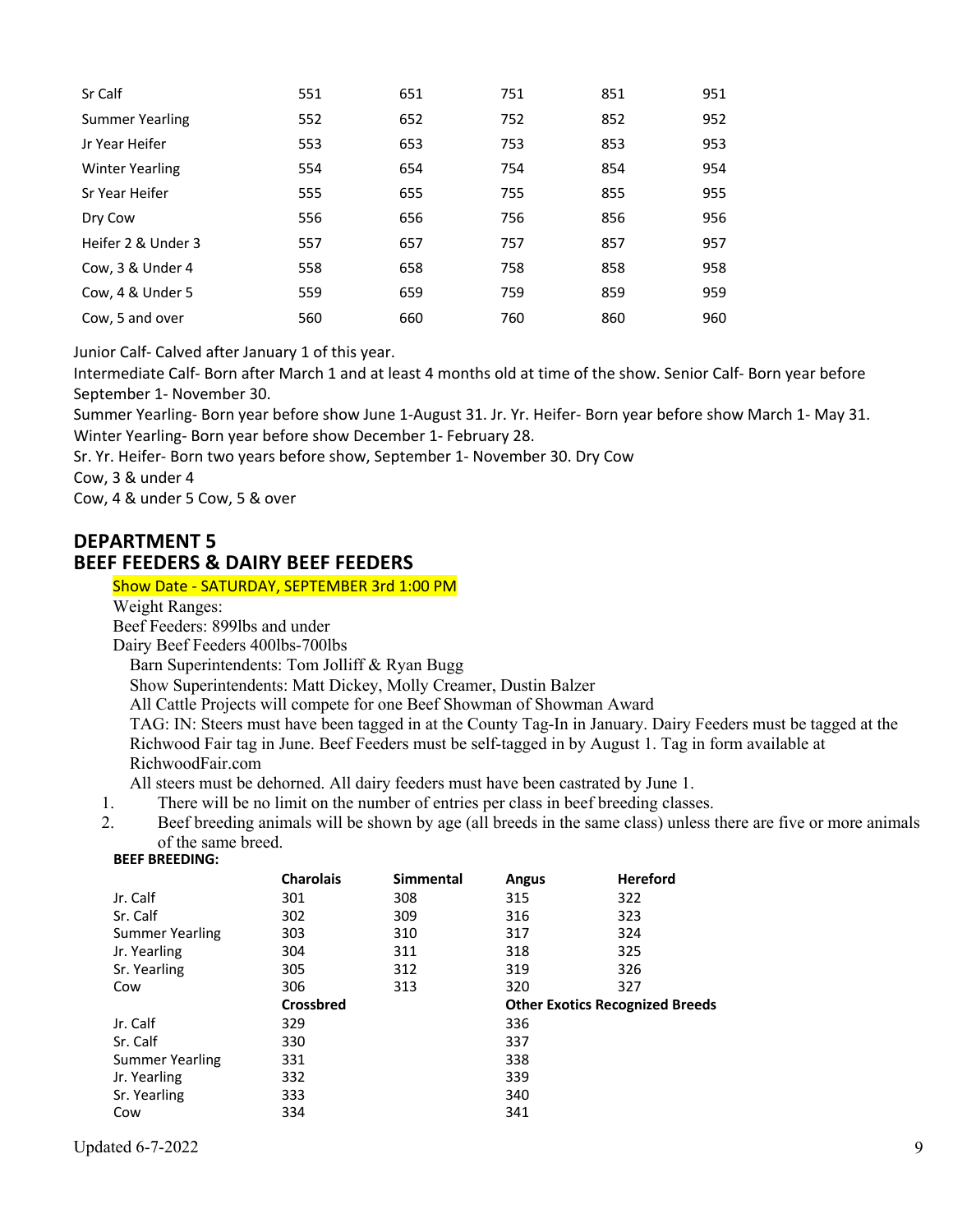BEEF CLASSES:

Class No. 150: Beef Feeder Calves (Must be a beef breed).

Beef Feeder Class Rules

1. Each exhibitor can tag and show up to two feeders.

2. No Feeders may be brought to the fair that have not been castrated.

3. No feeder calf will be terminal in the sale.

4. A bid will be collected for resale price if the exhibitor chooses to release the animal.

5. The exhibitor has the option when going through the sale to refuse the buyback bid and take their project home. (The exhibitor will receive the premium sale amount)

Class No. 300: Dairy Feeder Calves

Dairy Beef Feeder Class Rules

1. Calves must be in the owned and in possession of the exhibitors no later than June 1.

2. Calves are to be dehorned and males castrated by June 1.

3. Calves may be of any dairy breed or a cross from within the five major dairy breeds (Ayrshire,

Brown Swiss, Jersey, Guernsey, Holstein).

4. Exhibitors may show two feeder calves at the fair and are eligible to sell one at the Livestock Sale.

5. Dairy Feeders will be shown as part of the Jr. Fair Beef Show.

6. Classes will be determined by weight.

# **DEPARTMENT 6**

# **SHEEP**

## SHOW DATE: FRIDAY, SEPTEMBER 2nd 12:30 PM

Weight Ranges: Market Lambs 95lbs-145lbs Barn Superintendents: Ashleigh Dible & Nate Poling Show Superintendents: Matt Dickey & Molly Creamer ALL SHEEP ON FAIRGROUNDS MUST HAVE A SCRAPIE TAG. MARKET LAMBS

1. All market lambs must be shown slick shorn.

- 2. Properly castrated wethers or ewes may be shown in the market classes.
- 3. Can show 4 Lambs Total 2 Ewes Max and 2 Wethers Max. Market Lambs are shown by weight. Classes will be determined after official weigh-in to allow for uniform class sizes.

NOTE: Separate entries must be made for each individual market lamb.

Class No. 300 - Individual Market Lamb

Sheep exhibitors will be eligible to receive one premium for each project in which they are enrolled. Premium will be awarded upon completion of the sheep skillathon.

### BREEDING SHEEP

- 1. Each exhibitor is limited to a maximum of one entry in each breed class in accordance with Junior Fair Rules.
- 2. .All rams/ewes older than ram/ewe lamb classes must be registered in the name of exhibitor or in partnership. Exception: Crossbreed - ownership in the name of the exhibitor or in partnership.

### YEARLING RAM - Ram 1 year and under 2 RAM LAMB - Under 1 year old

PAIR OF EWE LAMBS - Any age under 2 YEARLING EWE - Ewe 1 year and under 2 EWE LAMB - Under 1 year old CLASS 407 : YOUNG SHEPHERD'S FLOCK

Flock exhibit consists of: 2 ewes and 1 ram (any age under 2 years old). This will be an all breeds class.

|              | <b>Shropshire</b> | Southdown | <b>Corriedale</b> | Hampshire |
|--------------|-------------------|-----------|-------------------|-----------|
| Yearling Ram | 335               | 341       | 347               | 353       |
| Ram Lamb     | 336               | 342       | 348               | 354       |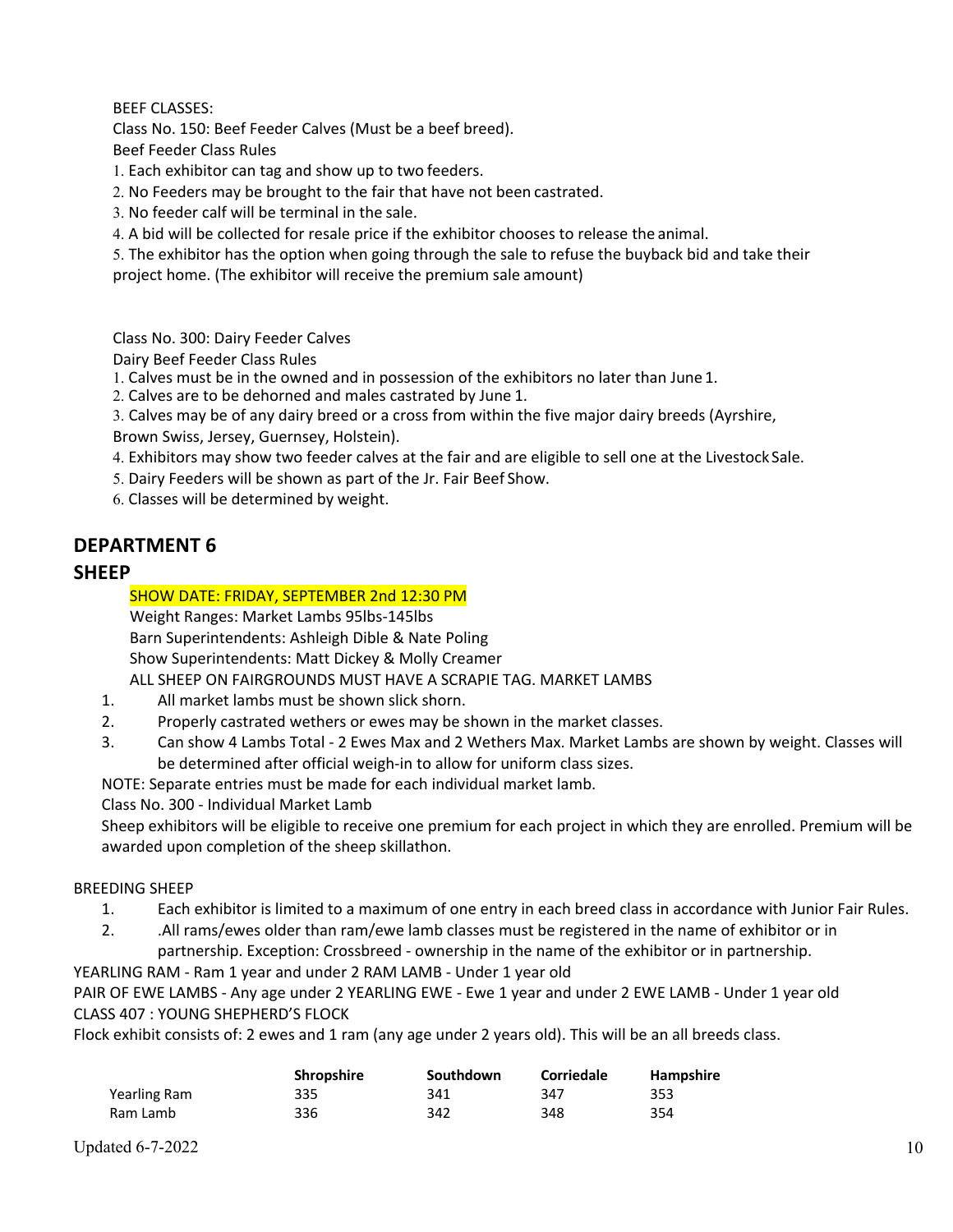| <b>Yearling Ewe</b>   | 337                | 343              | 349            | 355              |
|-----------------------|--------------------|------------------|----------------|------------------|
| Ewe Lamb              | 338                | 344              | 350            | 356              |
| Pair of Yearling Ewes | 339                | 345              | 351            | 357              |
| Pair of Ewe Lambs     | 340                | 346              | 352            | 358              |
|                       | Columbia           | <b>Dorset</b>    | <b>Cheviot</b> | <b>Suffolk</b>   |
| Yearling Ram          | 359                | 365              | 371            | 377              |
| Ram Lamb              | 360                | 366              | 372            | 378              |
| <b>Yearling Ewe</b>   | 361                | 367              | 373            | 379              |
| Ewe Lamb              | 362                | 368              | 374            | 380              |
| Pair of Yearling Ewes | 363                | 369              | 375            | 381              |
| Pair of Ewe Lambs     | 364                | 370              | 376            | 382              |
|                       | <b>Rambouillet</b> | <b>Mountdale</b> | AOB            | <b>Crossbred</b> |
| Yearling Ram          | 383                | 389              | 395            | 401              |
| Ram Lamb              | 384                | 390              | 396            | 402              |
| <b>Yearling Ewe</b>   | 385                | 391              | 397            | 403              |
| Ewe Lamb              | 386                | 392              | 398            | 404              |
| Pair of Yearling Ewes | 387                | 393              | 399            | 405              |
| Pair of Ewe Lambs     | 388                | 394              | 400            | 406              |

# **DEPARTMENT 7**

# **SWINE**

### SHOW DATE: THURSDAY, SEPTEMER 1st 5:00 PM

Weight Ranges: Market Hogs 210lbs-285lbs Barn Superintendents: Dustin Balzer & Scott McNamee Show Superintendents: Nate Poling, Ashleigh Dible, Molly Creamer

Market Hog Rules

- 1. Market Hogs may be purebred or crossbred.
- 2. Exhibitor can show a maximum of three 2 Gilts max & 2 Barrows max.
- 3. Market Hogs will be shown by weight in classes to be determined after official weigh-in to allow for uniform class sizes.
- 4. Hogs must show a minimum of 1/2 inch of body hair. Length to be determined at scale. No clipping is allowed on the fairgrounds.
- 5. Any market hog that is not going on to resale following the conclusion of the fair must be removed from the fairgrounds on Thursday night following the Market Hog Show.
- 6. Hog pens are not to be cleaned until conclusion of sale

Class No. 708 - Individual Market Hog (Submit a separate entry card for each pig you wish to show). NOTE: Absolutely no feeding of hogs permitted in wash racks.

# **DEPARTMENT 8**

# **POULTRY**

BARN MEETING: TUESDAY, AUGUST 30th 6:30 PM (NPIP papers) POULTRY SHOW: WEDNESDAY, AUGUST 31st 9:00 AM Weight Ranges: Market Poultry 4lbs-7lbs each bird. WEIGH IN FOR MARKET POULTRY: TUESDAY, AUGUST 30th 6:45 PM Barn & Show Superintendents: Mike Krawczyk, Cole Krawczyk & Jennifer Jones ALL POULTRY MUST HAVE NPIP PAPERS TO ENTER AND SHOW - NO EXCEPTIONS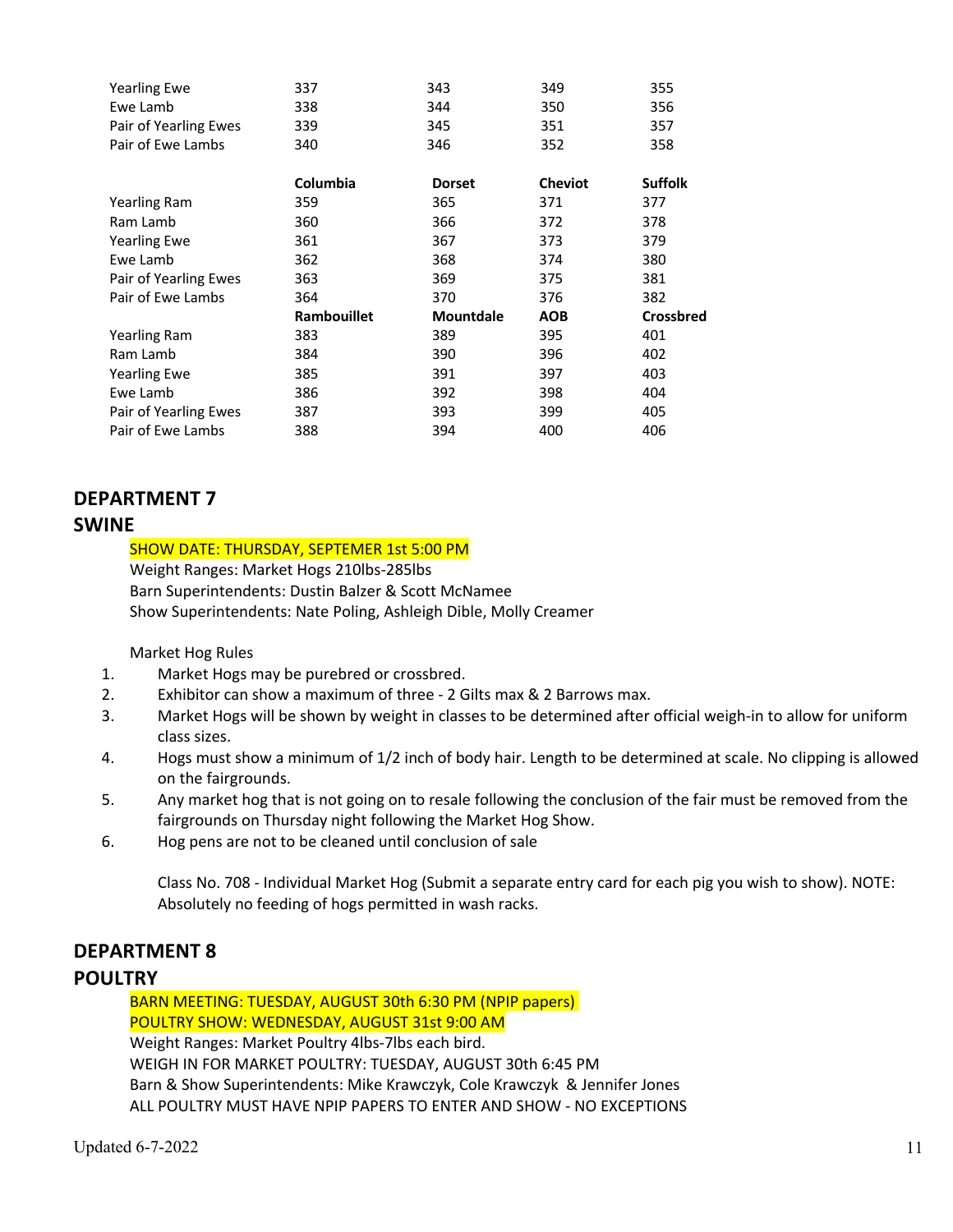| <b>Class Number</b> | <b>Class Description</b>          |
|---------------------|-----------------------------------|
| 151                 | <b>Pullets</b>                    |
| 152                 | Pen of 4 Broilers (meat Chickens) |
| 403                 | <b>Ducks</b>                      |
| 404                 | Geese                             |
| 405                 | <b>Market Turkey</b>              |
| 406                 | <b>Fancy Turkey</b>               |
| 407                 | Fancy Chickens (all breeds)       |
|                     |                                   |

Poultry Rules

- 1. Poultry exhibitors are eligible to enter one poultry per poultry class.
- 2. Poultry exhibitors are eligible to receive one premium per project they have exhibited.
- 3. Poultry Projects are as follows: Raising Pullets, Raising Broilers, Turkeys, Ducks and Geese, Fancy Poultry
- 4. Pen of 4 Broiler chickens must have been hatched after 7 weeks before the show. Turkeys must have been hatched after 15 weeks before the show.
- 5. Pen of 4 & turkey exhibitors must turn in their NPIP hatchery papers to verify hatch date at weigh in to be eligible to show.
- 6. Poultry exhibits (other than Pen of 4 broilers) must be owned by the exhibitor by June 1.
- 7. Pen of 4 broilers must weigh a minimum of 16lbs per pen and a maximum of 7lbs per bird.
- 8. Each exhibitor must bring 4 birds and show 3 birds.

# **DEPARTMENT 9**

## **RABBITS**

JR. RABBIT SHOW: THURSDAY, SEPTEMBER 1st 9:00 AM BARN MEETING: TUESDAY, AUGUST 30th 6:30 PM Weight Ranges: Market Rabbits 3.5 lbs-5.5 lbs each WEIGH IN FOR MARKET RABBITS: TUESDAY, AUGUST 31ST, 6:45 PM Barn & Show Superintendents: Mike Krawczyk, Cole Krawczyk & Jennifer Jones

Rabbit Department Rules:

- 1. All rabbit entries will be inspected by the fair veterinarian. Any rabbit entry found to be unfit by the veterinarian for any reason must be removed from the fairgrounds at the veterinarian's or Fair Board's request. Health papers are not required for rabbit entries.
- 2. All rabbits exhibited must have owned by the exhibitor by June 1, except Pen of 3 Market Rabbits which must have been owned and tattooed at the Rabbit Tattooing on set date.
- 3. Exhibitor must be enrolled in the 4-H Market Rabbit Project #226 to be eligible to show in Class #101, or be enrolled in FFA. Exhibitors must be enrolled in the 4-H Breeding Rabbit Project #225 to exhibit in class 201 or 301, or be enrolled in FFA.
- 4. Provided they are enrolled in the appropriate projects: Maximum entries is as follows: Junior Age Exhibitors: 2 + market pen; Intermediate Age Exhibitors: 3+ market pen; Senior Age Exhibitors: 4 + market pen; Junior = 8- 10 year olds, Interm. = 11-13, Seniors-age 14-18.
- 5. All Breeding Rabbit entries must have permanent identification (ear tattoo).

### Market Rabbit Rules

1. Pen of 3 Market rabbits must have been owned by the exhibitor by entry date and tattooed at the Rabbit tattooing on tattooing date. Tattooing is mandatory to be eligible to show. Household tattooing is allowed for families with exhibitors living in the same household.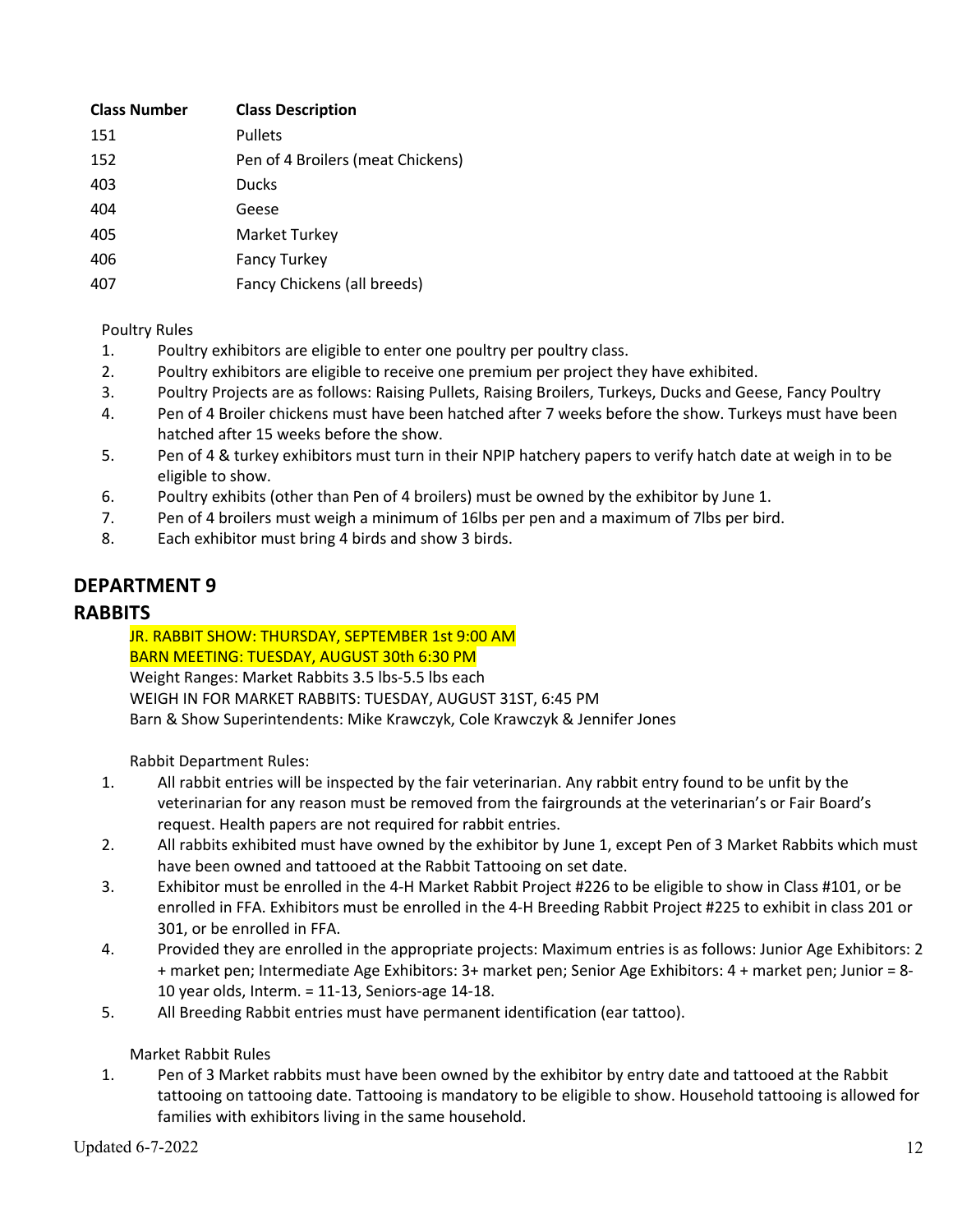- 2. Pen of 3 Market rabbits must be a commercial breed of rabbit (see list below).
- 3. Exhibitors may tattoo a maximum of 6 rabbits on tattoo date. A Market Pen will consist of three rabbits.
- 4. Market Pens will be weighed on Tuesday evening. Exhibitors or a family member must be present to present their animals to the weigh master.
- 5. Each rabbit in a pen must weigh between 3.5 and 5.5 lbs. Any pen consisting of an animal outside this weight range will not be eligible to sell in the Jr. Fair Livestock Sale.
- 6. Market Rabbits going through the sale will be terminal as long as there is a buy back bid. Exception will be with Champion and Reserve Pens, which will be property of sale committee following sale.

Rabbit Class Numbers: (submit separate entry card for each animal you want to bring, max. of 2 individuals, plus one pen).

| <b>Class Number</b> | <b>Class Description</b> |
|---------------------|--------------------------|
| 101                 | Pen of 3 Market Rabbits  |
| 200                 | Commercial Ir Doe        |
| 201                 | Commercial Sr Doe        |
| 202                 | Commercial Ir Buck*      |
| 203                 | Commercial Sr Buck       |
| 300                 | Fancy Jr Doe             |
| 301                 | Fancy Sr Doe             |
| 302                 | Fancy Jr Buck            |
| 303                 | Fancy Sr Buck            |

#### \* Jr age Rabbit - 6 months & younger

### **Classification of rabbit breeds Commercial Breeds:**

American, Beveren, California, Champagne D. Argent, Cinnamon, Creme D. Argent, Chinchilla-Amber, Chinchilla- Giant, Flemish Giant, Lop-English, New Zealand, Palomino, Sable, Satin, Silver Fox.

#### **Fancy Breeds:**

Tan, Satin Angora, Jersey Wooly, Mini-Rex, American Fuzzy-Lop, Giant Angora, Angora-French, Angora-English, Belgian Hare, Checkered Giant, Chinchilla-Std., Dutch, English Spot, Florida White, Harlequin, Havana, Himalayas, Lop-French, Netherland Dwarf, Polish, Rex, Rhinelander, Mini-lop, Britannia Petite, Dwarf Hotot, Holland Lop, Silver, Silver Martin)

# **DEPARTMENT 10**

# **GOATS**

### SHOW DATE: WEDNESDAY, AUGUST 31st 4:00 PM

Weight Ranges: Market Goats 55lbs-120lbs Barn Superintendents:Molly Creamer & Matt Dickey Show Superintendents: Dustin Balzer, Nate Poling, Ashleigh Dible ALL GOATS ON FAIRGROUNDS MUST HAVE A SCRAPIE TAG AND BE DEHORNED BY TAG IN WITH NO MORE THAN 1INCH SHOWING.

Market Goats Class Entry Number: Market Goat: 100 (submit separate entry card for each animal)

#### Market Goats

- 1. All market goats must have been tagged in on the tag in date to be eligible for exhibit. They must properly dehorned and castrated by this date.
- 2. Market goats may be wethers or does.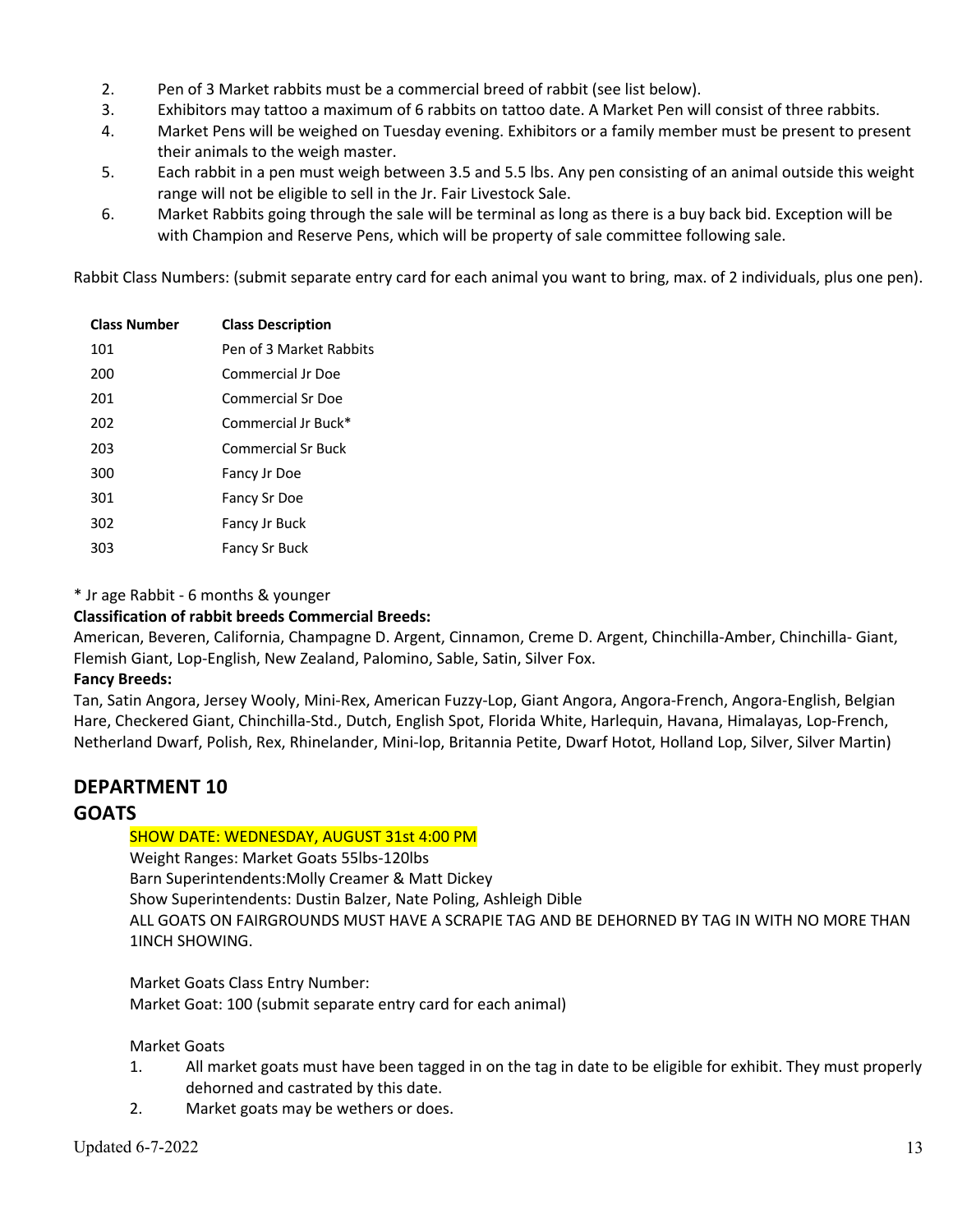- 3. All animals must have scrapies tags or tatoos and registration papers, as per USDA regulations. Scrapie tags will be checked on move in day.
- 4. Market goats will be shown in weight classes. Light and heavy weight market goats will be shown in a separate class and are not eligible to show for Grand or Reserve Champion.
- 5. No bucks will be shown in Jr. Fair classes.
- 6. Goats will be divided and show by sex (Wethers & Does)
- 7. Can show 4 Goats Total 2 Does Max and 2 Wethers Max. Market Goats are shown by weight. Classes will be determined after official weigh-in to allow for uniform class sizes.

## Breeding Goats

- 1. Each exhibitor is limited to 1 entry in each class.
- 2. All animals must have scrapie tags or tattoos and registration papers, as per USDA regulations. Scrapie tags will be checked on move in day.
- 3. Breeding animals do not have to be registered, but will be judged against the standard of their respective breeds.
- 4. Horns are permitted in breeding animals.

### **Goat Class Numbers:**

|                                           | Dairy Goat Div    | <b>Meat Goat Div.</b> | <b>Pygmies Div.</b> |
|-------------------------------------------|-------------------|-----------------------|---------------------|
| Doe Kid (under 1yr)                       | 200               | 300                   | 400                 |
| Doe, 1 yr & under 2                       | 210 (not in milk) | 310                   | 410                 |
| Doe, 1 yr under 2 yrs                     | 220 (in milk)     |                       |                     |
| Doe, 2 under 3 yrs.                       | 240 (in milk)     | 340                   | 440                 |
| Doe, 3 under 5 yrs.                       | 250 (in milk)     | 350                   | 450                 |
| Mature Doe, 5 yrs. and over               | 260 (in milk)     | 360                   | 460                 |
| Pygmy wether Under 1 yr.: 122             |                   |                       |                     |
| Pygmy wether Over 1yr.: 124               |                   |                       |                     |
| Specialty Goat (Pack, Harness, etc).: 126 |                   |                       |                     |

# **DEPARTMENT 12 HORSES**

Disclaimer: The program rules may be subject to change prior to the Richwood Independent Fair. Refer to the Richwood Independent Fair Paper or the Richwood Independent Fair website, richwoodfair.com

- 1. We will follow the State Uniform Rules dress code and the requirements for care, training and showing of the project.
- 2. 4-H member must belong to a horse club to exhibit a horse project.
- 3. Horse projects that have been shown at the Union County Fair are eligible to enter the Richwood Independent Fair Junior Fair horse classes. However, exhibitors that received a premium for a horse project at the Union County Fair are not eligible to receive a Richwood Independent Fair horse project premium.
- 4. Each club must conduct a minimum of eight meetings annually. Members and advisors are required to attend five meetings and four practice ride outs prior to the fair. It is the organizational advisor's responsibility to determine if members have met these requirements for fair eligibility.
- 5. Participants shall be a 4-H or FFA member in good standing with the 4-H or FFA program and the Richwood Independent Fair Board.
- 6. Members shall submit a horse project declaration card and applicable leases by May 1st. Members shall indicate their intention to attend the Richwood Independent Fair on the project declaration card. The declaration card shall be accompanied by two color photos, one of each side of the equine including all four legs and the face.
- 7. There is a one-time forgiveness rule that may be used only once during a member's 4-H career. Members utilizing this rule must submit their declaration card by May 1st.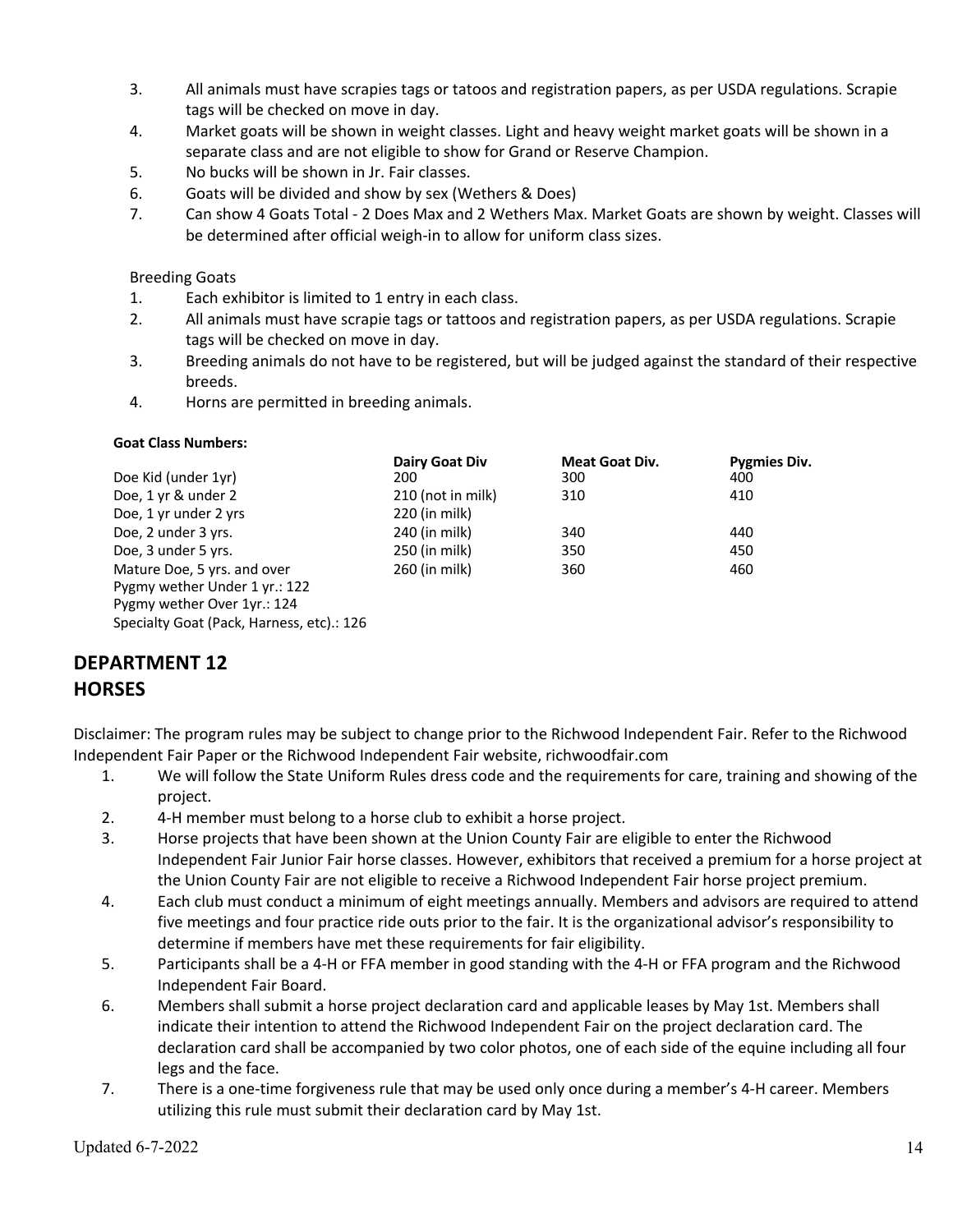- 8. Declaration cards shall be kept in the Richwood Junior Fair office during the fair so that the show steward can verify that the proper horse has been presented for the project. It is the organizational advisor's responsibility to ensure that members bring the correct project animal.
- 9. Project animals shall be owned or leased and in full care of the member by May 1st.
- 10. Members shall submit a Richwood Independent Fair entry card by the deadline established by the Richwood Independent Fair Livestock Committee.
- 11. Immediate family members may share a project horse provided that a statement of the joint project is submitted with the horse project declaration card.
- 12. Member may show a maximum of two project animals. The Richwood Independent Fair Livestock Committee reserves the right to reduce the number of project animals shown per member if they deem it necessary.
- 13. Stallions are not eligible to be used as project horses.
- 14. The Richwood Independent Fair Horse Program follows the horse health requirements established by the Ohio Department of Agriculture. The Richwood Independent Fair Livestock Committee reserves the right to request any animal showing signs of contagious disease or illness to be removed from the grounds.
- 15. Horses must be in place by 9:00 pm the day before the fair opens (Tuesday). All project horses must remain on the grounds until 3:00 pm the last day of the fair. There will be a mandatory barn meeting at 8:00 pm on move-in day.
- 16. No animal or articles entered for exhibition can be taken from the fairgrounds before 3:00 pm the last day of the fair. Removing a project from the fairgrounds early without prior approval from the Richwood Independent Fair Board may result in the member being denied eligibility for future exhibition.
- 17. Members are responsible for the care of their project.
- 18. Stalls shall be stripped the last day of the fair.
- 19. Turn-out is not permitted on the fairgrounds. Courteous lunging is permitted.
- 20. Horses must be ridden inside the arena or warm-up area. EXCEPTION: During the Fair Parade, horses may be ridden outside of the arena while under advisor supervision, for the specific purpose of participating in the parade.
- 21. Judges and/or show stewards decisions are final.
- 22. NO SMOKING IN OR AROUND THE BARN.

Procedure for Rule Violations:

- 1. Read the rules to the member.
- 2. Read and discuss the rules with the parent and member.
- 3. Present the violation to the Senior Fair Board for disciplinary action.

# **JUNIOR FAIR SPECIAL PROJECT AUCTION**

Auction: SATURDAY, SEPTEMBER 3rd Approx. 5:00 p.m. in Bokescreek Pavilion

- 1. To be eligible to participate in this auction, and exhibitor must not have participated in any other Jr. fair livestock or non-livestock auction this year. (Except the state fair sale.)
- 2. Deadline to sign up for the special interest project auction is noon on Friday, in the junior fair office. Items offered for sale must be related to the Exhibitors current year of 4-H or FFA non-livestock project.
- 3. To sell, exhibitor must be present at the sale location by 4:30 p.m. on Saturday. Sale will be held in the Bokescreek Pavilion.
- 4. Items for this sale must be at least 60 percent handmade, grown or in some way created by the exhibitor. Entirely purchased items are not acceptable for this sale.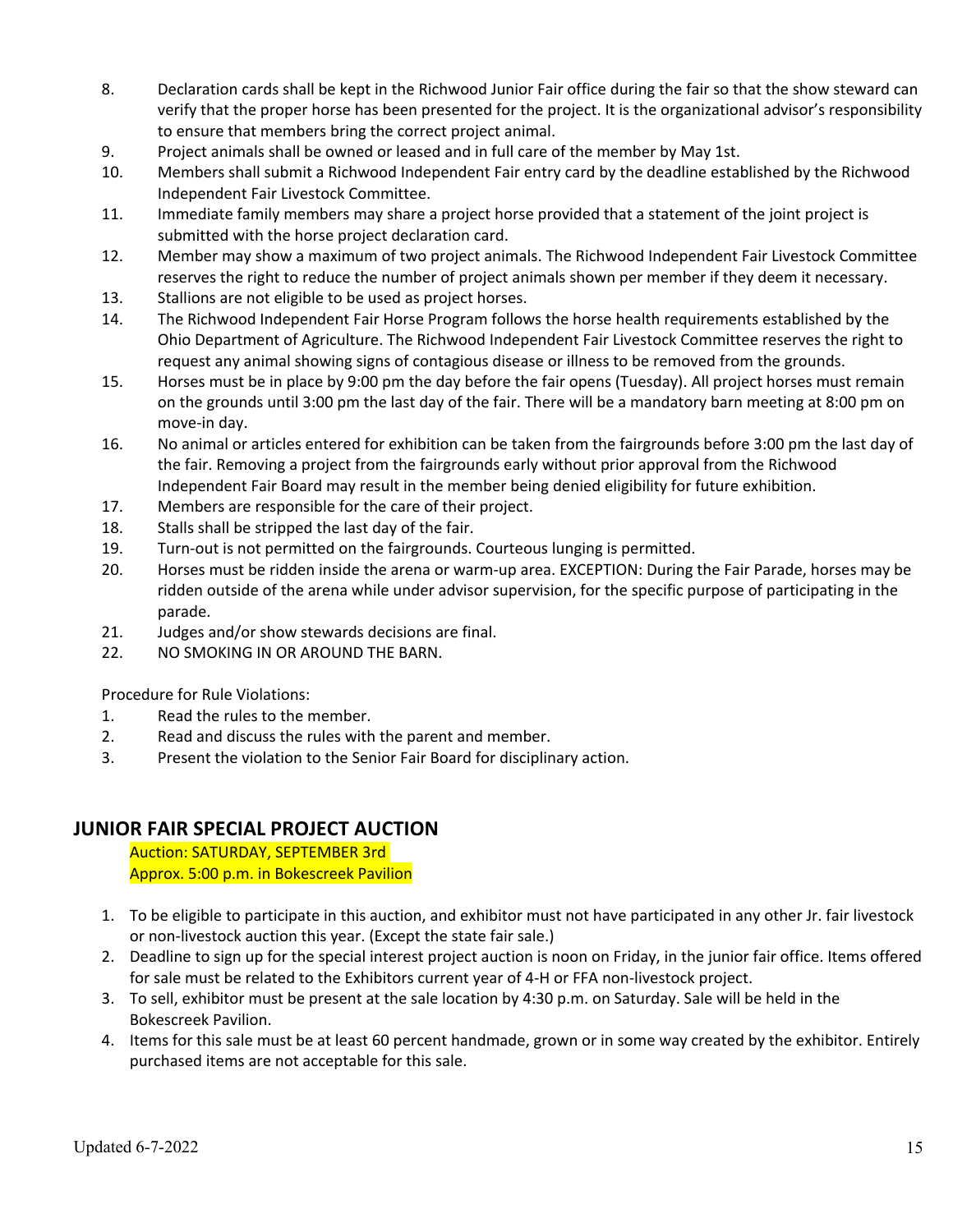# **RICHWOOD JUNIOR FAIR LIVESTOCK SALE**

Auction: MONDAY, SEPTEMBER 5th Approx. 10:30 a.m. in the Show Ring

Champions/Premier Exhibitors of species will sell at the beginning of their respective specie. The Richwood Junior Fair Livestock Sale will be a Premium Sale.

# **Rules & Regulations**

- 1. The sale committee requires all species of Market Livestock be given identification by sale committee on the designated dates set annually.-Maximum number of animals per species, per exhibitor is 6. Maximum of 6 rabbits per exhibitor may be tagged. - These animals must be identified in order to be eligible to exhibit at the fair.
- 2. Sale to be conducted on Richwood Fairgrounds starting 10:30 AM on Monday of the fair. In order to sell must be present to show.
- 3. Sale will include Richwood Junior Fair Market Lambs, Market Hogs, Steers, Market Beef Heifers, Beef Feeders, Market Rabbits (pen of 3 only), Pen of 4 Broilers, and dairy feeder calves, market goats and dairy products.
- 4. Any Junior Fair exhibitor who has sold species of Market Livestock and non-livestock through any other Junior Fair Sale (except the State Fair Sale) within the current calendar year is ineligible to participate in the Richwood Junior Fair Livestock Sale. This rule applies regardless of whatever Champion or Reserve Champion honors may have been won in the Richwood Junior Fair show.
- 5. Each Junior Fair exhibitor who is deemed eligible for the Richwood Junior Fair Livestock Sale may sell one entry only (one hog, one lamb, one steer or market beef heifer, one pen of 3 market rabbits, one pen of 4 meat chickens, 1 dairy feeder calf, market goat, dairy product or beef feeder) through the Junior Livestock Sale according to the provisions stated below:

a) One dairy product will be sold with proceeds of the sale divided between all dairy cattle exhibitors not going through sale ring with another species of animal.

- 6. In order to participate in the Junior Fair Livestock Sale animal must fall in the weight range listed in their species rules. If animal does not make weight it will not be eligible to sell in the sale. It can receive a resale bid if a bid can be found for the project.
- 7. Bonded weigh master will weigh all livestock on scales, state inspected and sealed.
- 8. Each animal presented for identification at the scales must be designated as to how it will be shown in the Junior Fair. If a Junior Fair exhibitor is entered in a single market animal class only (no pen entry), then only one animal per entry may be presented to the scales for weighing.
- 9. Only a show or rope halter may be used to lead an animal across the scale.
- 10. PARENTS TAKE NOTE: Each exhibitor will be given a Sale Designation Form. The form must be turned into a County Extension Agent, FFA Advisor or Jr. Fair Board Office no later than 1 hour after the conclusion of their last show. Any exhibitor who fails to complete a sale designation form and turn it in by the prescribed time will not be allowed to sell any animals(s).
- 11. All Champion and Reserve Champion animals must sell through the sale UNLESS one exhibitor owns more than one Championship animal or pen in one or more species. In this event Rules No. 4 and 5 will apply and the exhibit must designate which one animal or pen will be sold through the sale.
- 12. In a partial terminal show at least the grand champion and the reserve grand champion shall be slaughtered.
- 13. Market Beef Heifer Class must have a minimum of 5 head entered and shown to be eligible for selection of Grand Champion and Reserve Champion. If fewer than 5 they are still eligible for the livestock sale.
- 14. Sale order within species will be: Champion, Reserve Champion, Premier Exhibitor, followed by all others in random order. Class winners will be noted.